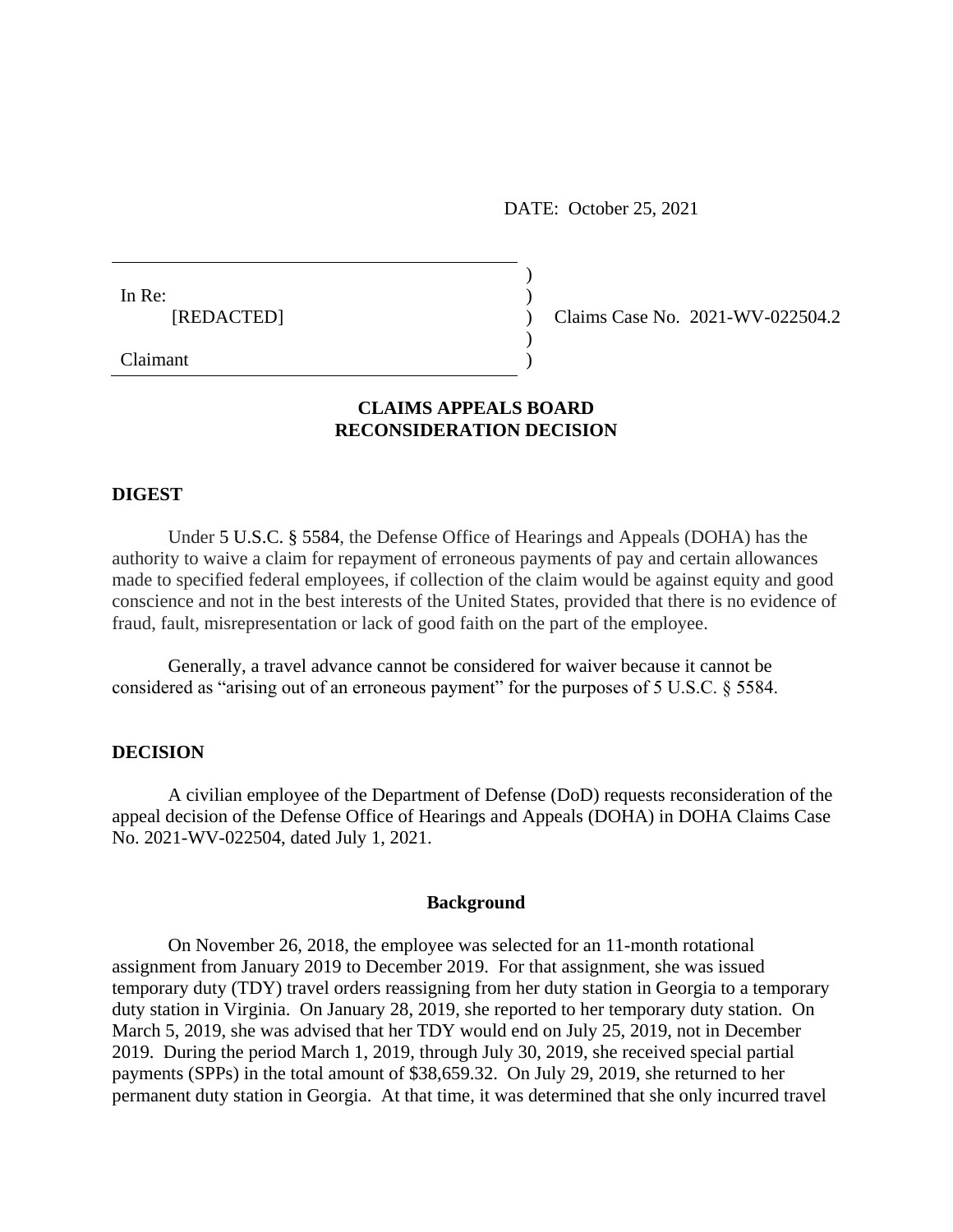expenses in the amount of \$33,378.06. Therefore, she was overpaid \$5,281.26 (\$38,659.32 - \$33,378.06).

The record further reflects that on August 3, 2019, the employee was erroneously issued  $$2,318.74$  (\$2,014.74 paid to the employee  $+$  \$294.00 paid to her Government Travel Card (GTC)) in a final settlement for her travel. Since she was previously overpaid \$5,281.26, her indebtedness to the government increased to  $$7,600.00$  ( $$5,281.26 + $2,318.74$ ).

The employee subsequently requested waiver of the debt. In her request for waiver, she stated that she was unaware of the indebtedness until October 2019. The Defense Finance and Accounting Service (DFAS) denied her request for waiver on the basis that although the employee was advised in March 2019 that her rotational assignment would end in July 2019, she requested a credit of \$7,000.00 be made to her GTC. This credit was then issued to the employee's GTC and reflected on her Defense Travel System (DTS) account.

In her appeal of DFAS's denial of her waiver request, the employee stated that she was on TDY for a Fiscal Year (FY) 2019 rotational program from January 2019 through December 2019. She stated that the \$7,000.00 credit was for lodging, was issued pursuant to the program and she was not aware of the credit. She stated that the credit of \$7,000.00 was reflected in DTS, minus a personal payment she made from her personal credit card in the amount of \$774.23. She stated that DFAS incorrectly listed her debt as \$7,600.00. She offered to pay \$200.00 per month towards her debt until the waiver appeals process was completed. DFAS reviewed the employee's statements on appeal and sustained the denial of her waiver request. The Human Resources Office (HRO) of the DoD agency responsible for the employee's TDY advised DFAS that the employee requested the \$7,000.00 credit to her DTS account. The HRO further advised DFAS that the program manager for the rotational assignment provided the employee with her travel order and adjusted travel vouchers, which contained the \$7,000.00 credit, upon the employee's return from her TDY assignment. DFAS further explained that the gross amount of the employee's debt was correctly established as \$7,600.00.

In the appeal decision, the DOHA adjudicator specifically detailed the employee's debt by including a monthly list of the payments made to her directly and paid to her GTC, during the period Marcy 1, 2019, through July 30, 2019, in the amount of \$38,659.32. The adjudicator held that the resulting overpayment in the amount of \$5,281.26 during that period of time could not be considered for waiver under the provisions of 5 U.S.C. § 5584, because that portion of the debt did not represent an erroneous payment, but rather was the excess amount of advanced travel payments the employee was paid after consideration of her allowable expenses. The adjudicator denied waiver of the erroneous payment of \$2,318.74 on that basis that the employee had no reasonable expectation to receive any further travel payments after she returned from TDY.

In her request for reconsideration, the employee states that after she returned from her TDY, her GTC paid her a credit of \$7,236.00, not \$7,600.00. She states that she has already repaid the Government \$3,050.00 towards her indebtedness. Therefore, she maintains that her current debt should be further reduced to \$4,186.00 (\$7,236.00 - \$3,050.00). She states that she was also owed a total of \$2,318.74, which includes \$2,024.74 for reimbursement for her mileage and gas on her Privately Owned Vehicle (POV), plus \$294.00, which was due as payment on her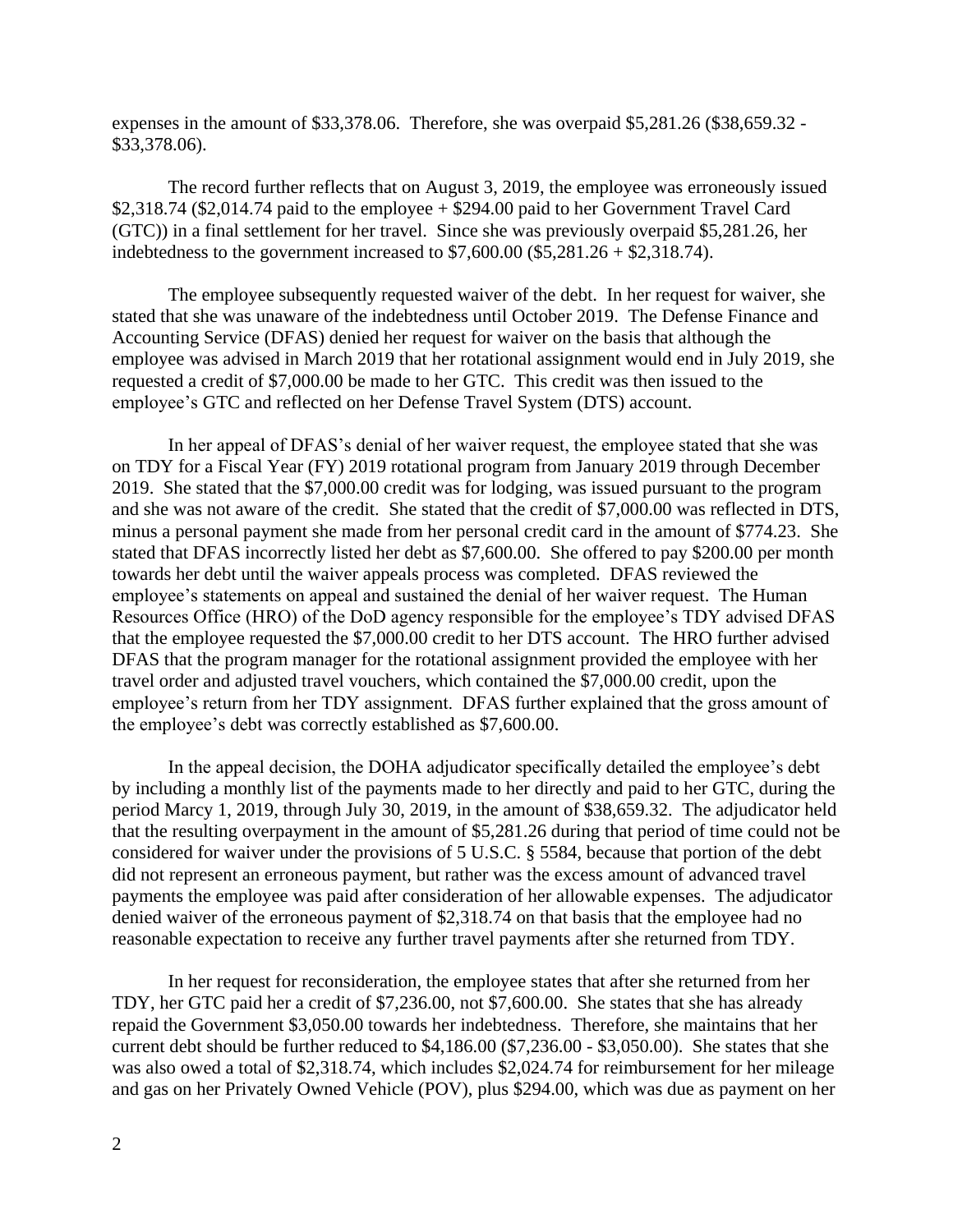GTC. Therefore, she states that the total she still owes to the Government is \$1,867.26 (\$4,186.00 - \$2,318.74). She requests waiver of that remaining amount.

#### **Discussion**

Under 5 U.S.C. § 5584, we have the authority to waive collection of erroneous payments of pay and certain allowances made to specified federal employees, if collection of the claim would be against equity and good conscience and not in the best interests of the United States, provided there is no indication of fraud, fault, misrepresentation, or lack of good faith on the part of the employee. *See* Department of Defense Instruction (Instruction) 1340.23 (February 14, 2006). A debt cannot be considered for waiver unless the payment was erroneous when made, and we have held that a debt arising from the settlement of an employee's travel after considering the employee's allowable expenses to those advanced to the employee, does not arise from an erroneous payment. *See* DOHA Claims Case No. 01091311 (October 2, 2001); and DOHA Claims Case No. 01081402 (September 18, 2001). A travel advance is based on estimated travel expenses. After travel is completed, the employee's allowable expenses are compared to the amount of the travel advance, and the employee is indebted to the government for the amount by which the advance exceeds the allowable expenses. Since a travel advance is in the nature of a loan and does not usually involve an erroneous payment, the debt created upon settlement of a travel advance, cannot be considered for waiver. Furthermore, if an employee's debt resulted from an erroneous payment and thus, can be considered for waiver, waiver is not appropriate if an employee knows or should know that they are in receipt of erroneous payments.

Preliminarily, although the employee raises concerns about the amount of her debt, we have consistently held that an employee's debt is the gross amount of the debt, not the net. *See* DOHA Claims Case No. 2012-WV-052402.2 (August 23, 2012). As explained by both DFAS and the DOHA adjudicator, the employee was overpaid in the gross amount of \$7,600.00. This amount is the employee's debt, which includes amounts withheld for taxes, and does not include any deductions for payments made by the employee to satisfy the debt. We note that the Government's examination of the gross amount of the debt is consistent with the waiver statute and implementing regulations. When the Government waives all or part of a debt that has been repaid, to the extent of the waiver, a refund will be made to the employee. *See* 5 U.S.C.  $§$  5584(c) and Instruction ¶ E3.6.

We agree with the determination made by the DOHA adjudicator in the appeal decision that waiver is not available for the \$5,281.26. As detailed in the appeal decision, our waiver authority only extends to claims that arise out of erroneous payments. The monthly SPPs received by the employee during her TDY were in the nature of advances, or an estimate of what the employee's travel would cost, and did not represent the employee's final entitlement, or the settlement of her travel voucher. Travel advances are only appropriate for waiver consideration when the employee has received an advance to cover erroneously authorized expenses and spends the advance in reliance on the advance. *See* DOHA Claims Case No. 01081402, *supra*. This was not the situation in this case since there was no administrative error in the payment of the SPPs at issue. Therefore, the \$5,281.26 cannot be considered for waiver.